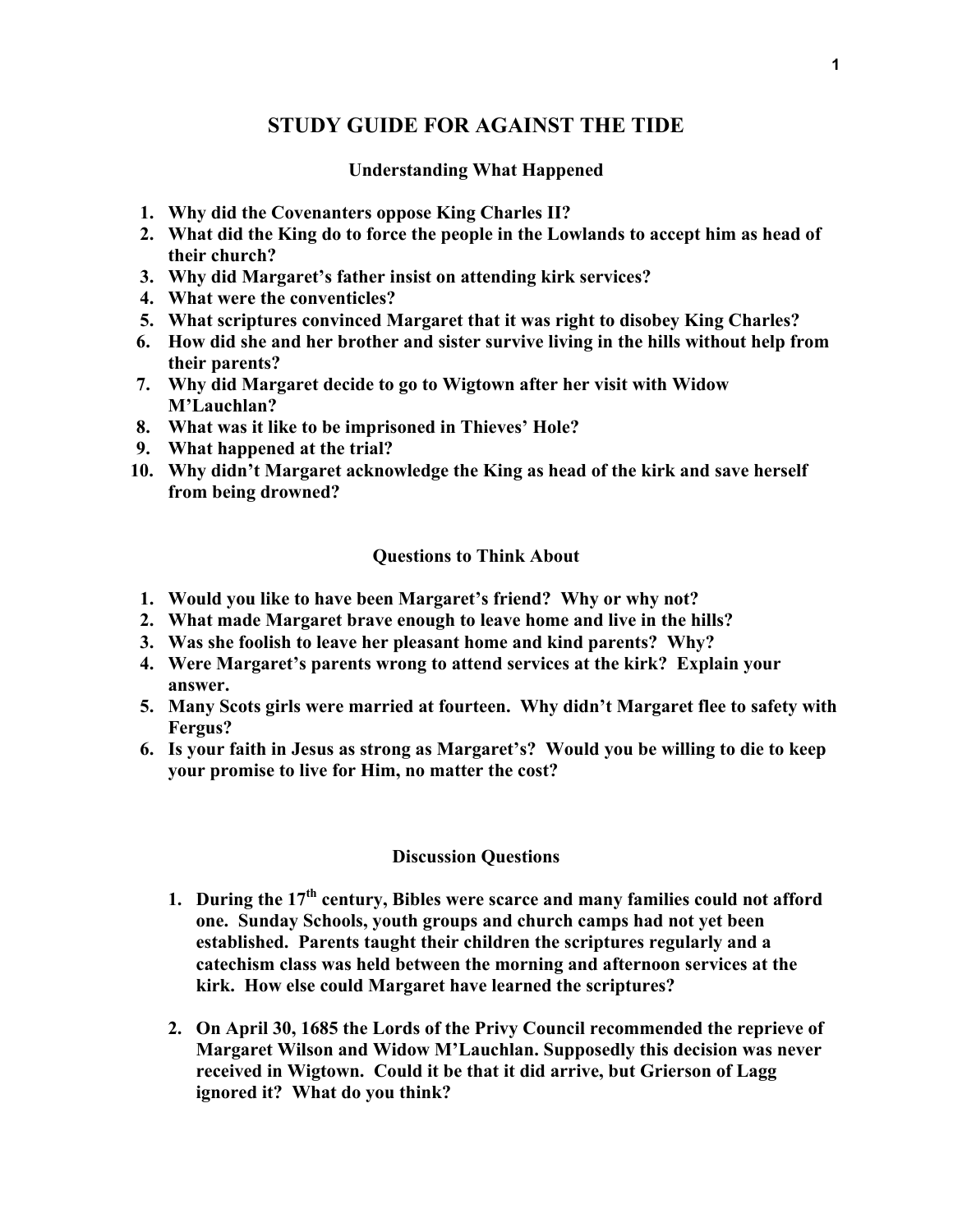- **3. What is the significance of the title of this book:** *Against the Tide: The Valor of Margaret Wilson***?**
- **4. Persecution of followers of Jesus Christ is increasing around the world. Mission Network News reported these situations at the time** *Against the Tide: The Valor of Margaret Wilson* **was published.** 
	- **India: Christians were beaten and threatened with death for sharing the Gospel.**
	- **China: Many believers have been imprisoned because of their faith in Jesus. Severe restrictions were place on Christian workers in what seemed like an attempt to curtail Christian witnessing in the forthcoming Summer Olympics.**
	- **Turkey: Anti-Christian violence increased against two thousand Iraqi Christian refugees trapped in this country.**
	- **Pakistan: Christians were threatened for refusing to convert back to Islam. Believers were warned to leave the city or face serious consequences.**
	- **Eritrea (East Africa): Two thousand believers have been taken into custody along with their children since the government closed all churches five years ago.**
	- **Afghanistan: In July (2007) twenty-three South Korean Christians were taken hostage by the Taliban in Afghanistan.**
	- **Gaza: A Christian University professor was forced to convert to Islam and marry a Muslim man. Now in the minds of the Muslims, she is a Muslim. Reconverting to Christianity is a crime worthy of execution in the Muslim mind.**

**What can you do to help this woman who was forced to become a Muslim? What would you do if you were a believer living in any of these countries listed above? What would you want others to do to help you?** 

**NOTE: In 2005 three Christian women were sentenced to three years in an Indonesian prison after being y accused of converting Muslim children to Christianity in their Sunday School. The women were released unharmed after two years. What changed the heart of their captors? Believers around the world prayed for their release and wrote letters to the Indonesian government asking that they be set free. Read I Samuel 12:23 and 2 Corinthians 1:8-11.** 

#### **Things to Do**

**1. SINGING. The Scottish Metrical Psalter. Go to this website to find the Psalter used during Margaret's time. http://www.cgmusic.com/workshop/smp\_frame.htm Locate your favorite Psalm.**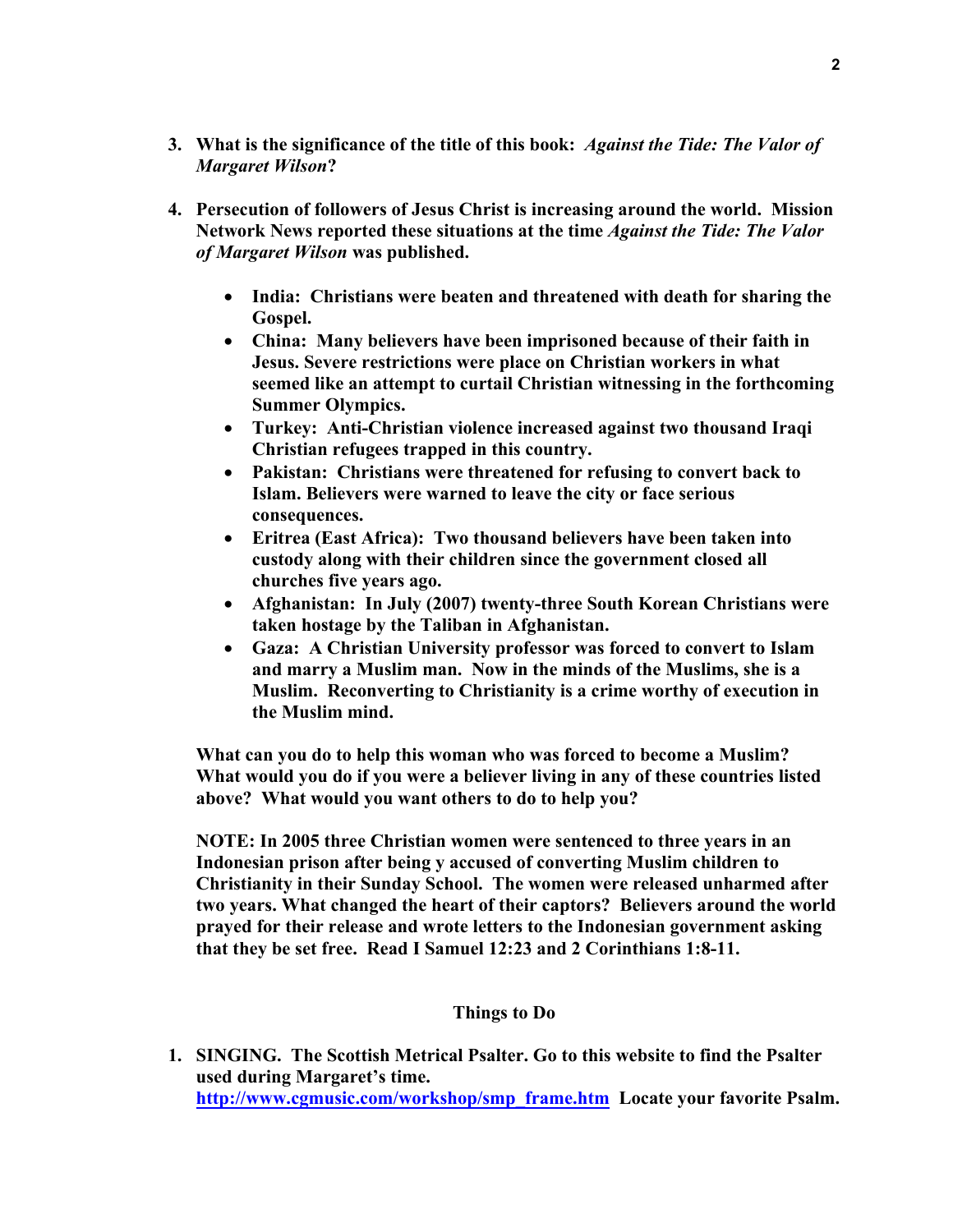**Download a copy and memorize it. Make up your own tune or fit the words into the tune of a hymn or chorus you already know.** 

**2. COOKING. Bannocks, oatcakes and porridge were three foods eaten regularly**  in the 17<sup>th</sup> century. Try one of the following recipes and share what you made **with your family, friends or classmates. (Or do a web search to find your own recipes.)** 

#### **BANNOCKS**

**3/4 c. flour 2 tbsp. baking powder 1/2 tsp. salt 1/4 c. oatmeal 2 tbsp. soft butter 2 tsp. sugar Milk** 

**Sift flour, baking powder, and salt into a bowl and add oatmeal. Add the butter and stir until well mixed. Add the sugar and mix into a soft dough with a little milk. Roll out lightly to 1/2 inch thick. Using a plate as a pattern, cut into round bannocks. Cut into triangular pieces like a pie. Cook on a hot, lightly greased skillet for about 10 minutes, turning occasionally until browned.** 

#### **SCOTTISH OATCAKES**

**Serve these plain or with butter, honey or jam. Or top them with cheese, meat or smoked fish.** 

**1/2 cup shortening 1 cup regular or quick-cooking oats 1 cup all-purpose flour 1/2 teaspoon baking soda 1/4 teaspoon salt 2 to 3 tablespoons cold water** 

**Cut shortening into oats, flour, baking soda and salt until mixture resembles fine crumbs. Add water, 1 tablespoon at a time, until mixture forms a stiff dough. Roll until 1/8 inch thick on lightly floured surface. Cut into 2 1/2-inch rounds or squares. Place on ungreased cookie sheet. Bake at 375 degrees until oatcakes start to brown, 12 to 15 minutes. Cool on wire rack. Makes 18.**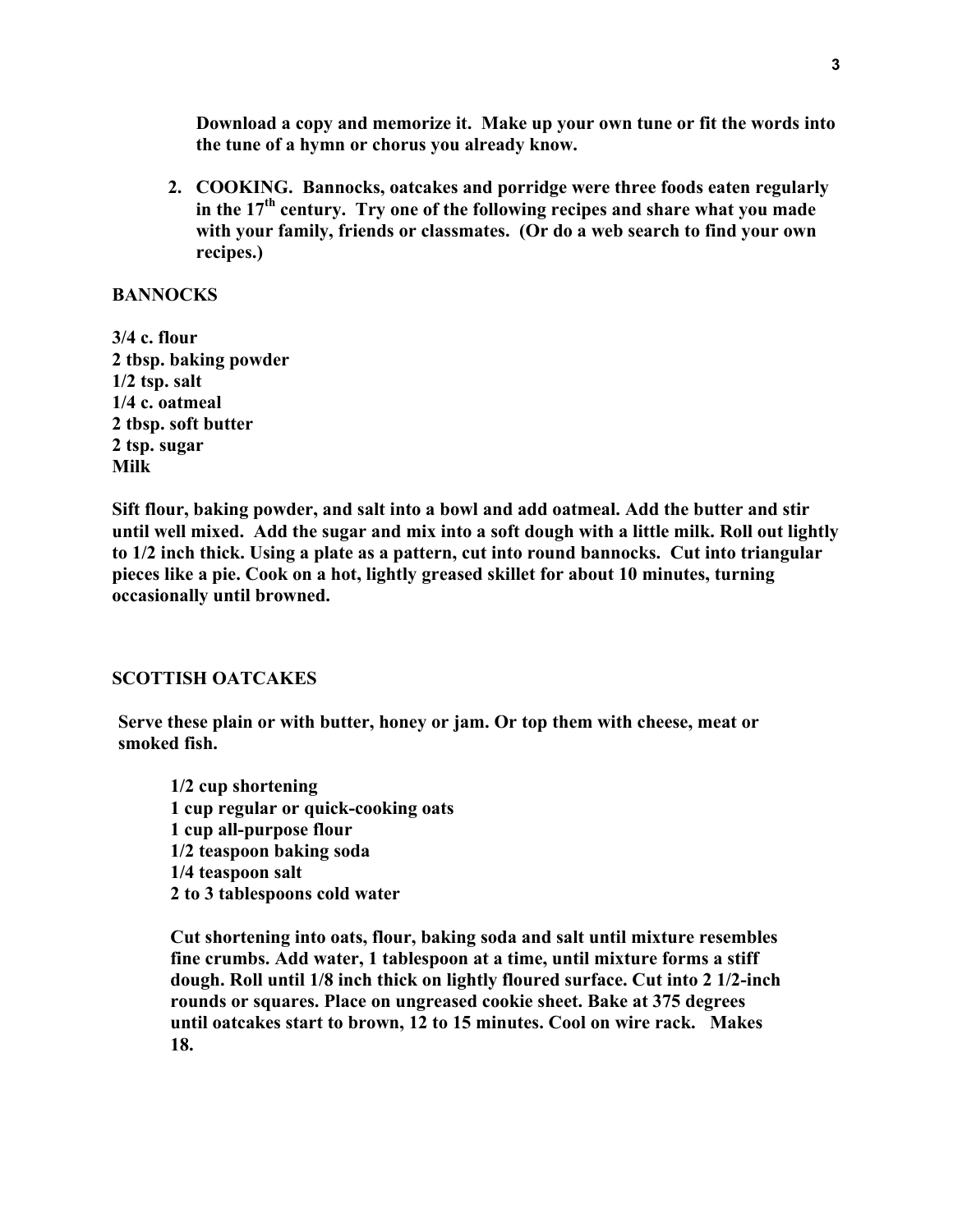#### **PORRIDGE**

Porridge was one of the main ways of eating oats in 17<sup>th</sup> century Scotland.

**2 cups water (Or one cup water and one cup milk) 2 ½ rounded tablespoons medium-ground oats (not oatmeal) Pinch of salt** 

**Bring the water (or water and milk) to a good rolling boil, preferably in a non-stick pan. Slowly pour the oats into the boiling liquid, stirring vigorously with a wooden spoon until it has returned to the boil again. Reduce the heat, cover the pan and simmer very gently for 15 minutes, stirring frequently. Add the salt, simmer and stir for five to ten minutes—until thick but still pourable. Serve hot in wooden bowls. Serves 2.** 

**Some interesting facts about porridge:** 

- **Porridge was served in individual bowls. A horn spoonful of porridge was dipped into a communal bowl of double cream (heavy cream) before eating.**
- **Porridge was eaten standing up, perhaps because busy farmers were doing other things while eating their morning porridge.**
- **Porridge used to be poured into a "porridge drawer" and, once it had cooled, it could be cut up into slices. These were easier to carry than brittle oatcakes. Do a Google search for "Porridge and Spurtle" to find "Poems and Stories of Oskar Douglas. You'll find an intriguing use for porridge there.** 
	- **3. ART PROJECTS DRAWING** 
		- • **Do a Google image search to find pictures of the trees, plants and birds mentioned in** *Against the Tide.* **Draw a background scene and make a miniature mural by pasting these items on to it. If you like to draw, use the pictures as guides for your own drawings.**
		- **Make a mural on the chalk board showing major events from Margaret's life.**
		- **Choose a favorite scene from Margaret's story and create a greeting card to send to a friend.**
		- • **Search the web to find a copy of the "Martyr of Solway" painting of Margaret Wilson by John Everett Millais and paint your own a copy of it.**

 **MODELING or CARVING: Do a Google search to find a photo of the marker placed in the Bladnoch River where Margaret was drowned on May 11, 1685. Make a clay model of the monument. Or carve it from wood or a cake of Ivory soap.** 

 **SCULPTING: Search the web for Knox College, University of Toronto to find a statue of Margaret Wilson. Sculpt a desk-size version.**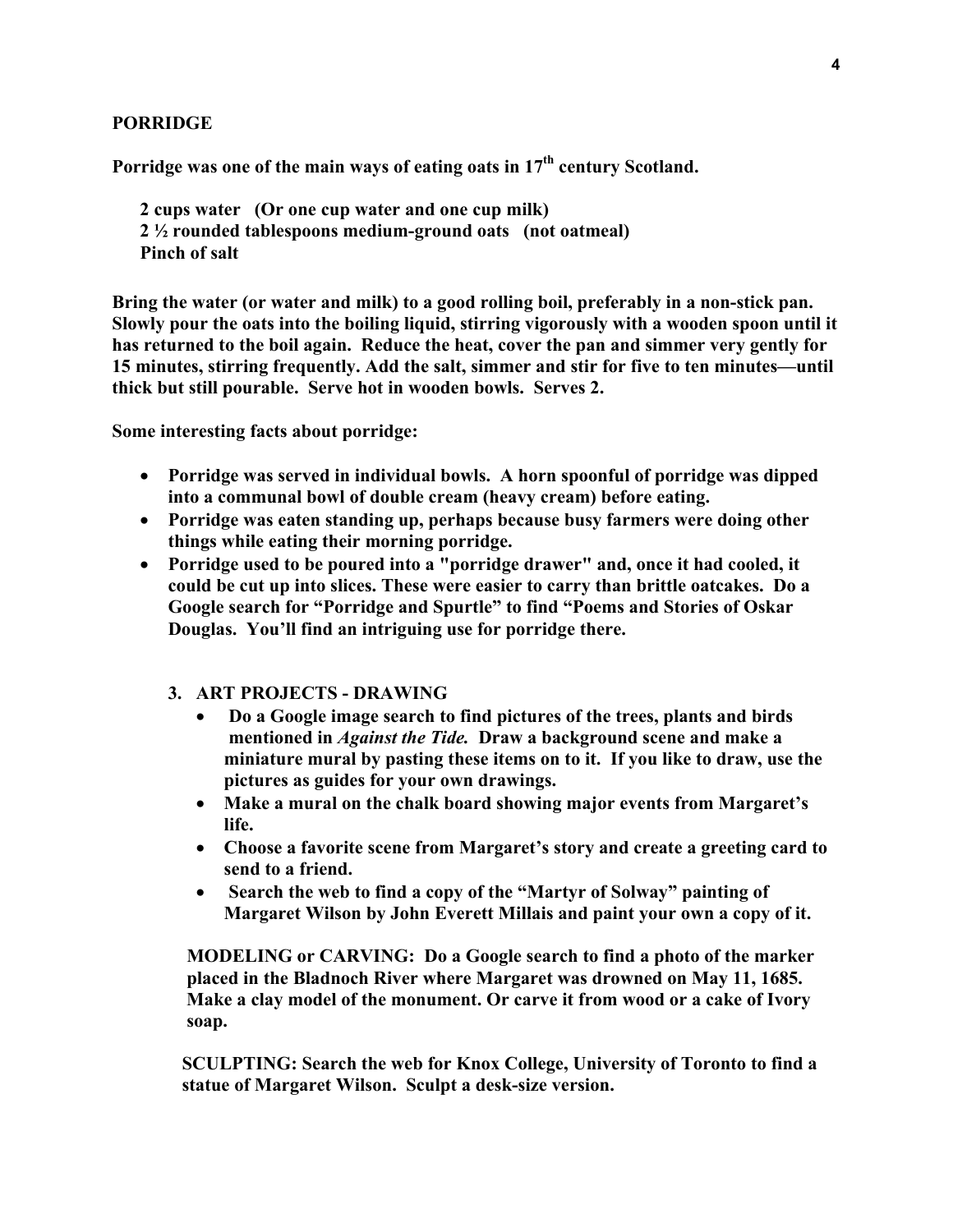#### **4. LANGUAGE ARTS**

- **Choose three to five scenes from Margaret's life that depict the most important events, such as leaving home, being caught in Wigtown and being thrown in to Thieves Hole. Write a brief skit for each scene. Then act them out in your classroom or for another class.**
- **WRITING: Pretend you are a Covenanter who witnessed Margaret's trial and execution. Write a letter to your friend in London to tell him/her what happened.**
- **WRITING: Pretend you are a dragoon describing the drowning of Margaret Wilson and Widow M'Lauchlan to other dragoons who were not present.**
- **WRITING: History does not tell us what happened to Agnes Wilson. What do you think happened to her after she was released from Thieves' Hole? Put it in writing.**
- **WRITING: Do a web search from one of the topics listed below. Find out how he/it was involved in the Covenanter's struggle.** 
	- **a) Grierson of Lagg**
	- **b) Donald Cargill**
	- **c) James Renwick**
	- **d) John Graham of Claverhouse**
	- **e) Arthur Tackett (17-yr-old)**
	- **f) Alexander Peden**
	- **g) Hugh McKail**
	- **h) Highland Host**
	- **i) Grayfriars Kirkyard**

#### **5. SOCIAL STUDIES - GEOGRAPHY**

- **Draw a map showing Glenvernoch, Wigtown, Drumjargan and Edinburgh. Find out how far it is from one place to the next and add a mileage chart to your map.**
- **Draw a map of Scotland and showing the division between the Highlands and the Lowlands, the main rivers and the chief cities.**

 **HISTORY:** 

• **When we think of Scotland, we often think of plaids (tartans), but the people of the Lowlands did not wear plaids during the 17th century, nor did they wear red clothing. Do an Internet search to find out why. Hint: Look up "Highland Host."**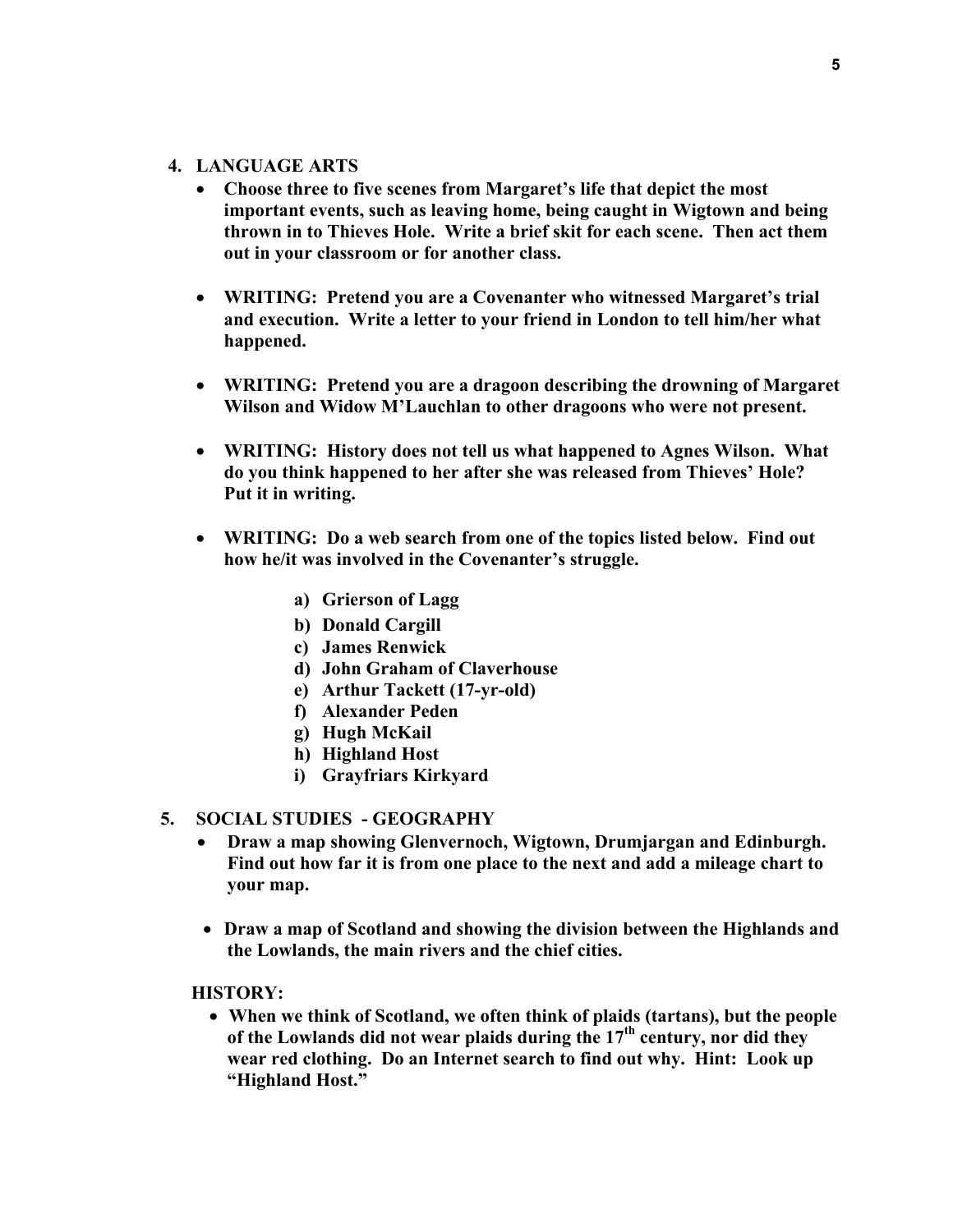- • **Do a brief report on tartans in which you explain how they differed according to clan. Download a copy of both the ancient and modern Wilson Tartan worn by the Highlanders and in the 18th century by the people in the Lowlands and show it to your classmates.** 
	- **MATH: Mr. Wilson posted a bond of 100 pounds to secure Agnes's release. How much would that be in American money today?**

#### **WHAT SOME PEOPLE BELIEVE. . .**

**Bits of folklore came to the surface after the deaths of the two Margarets. Tradition says that for many years thereafter, a broken man wandered the streets of Wigtown. Being afflicted with an unquenchable thirst, he carried a large jar of water. The man was both loathed and pitied. He was believed to be the soldier that thrust Margaret's head under the water saying, "Tak' anither drink, hinny!"** 

**.A ballad sung by Bob McNeil concerns Margaret's father, Gilbert Wilson. According to the song, he was sent to Jamaica as a slave. Eventually he escaped and returned to Kirkowan, Scotland. He changed his name, concealed his wealth and lived in comfort and health. A rather unlikely tale, I think.** 

 **A grotesque tradition is that of the 'Cleppie' Bells. Bell was the soldier who tied the Wigtown martyrs to the stakes. He was asked how the poor creatures behaved when the rising waters foamed about their heads. "Oo," he replied cheerfully, "they just clepped roun' the stobs like partons, and prayed." (They clutched the stakes like crabs and prayed.) Soon after, Bell's wife was brought to bed with child. The midwife exclaimed in horror, "The bairn is clepped!" (i.e. The fingers are webbed). Several more children were born to the Bells and each little wretch was seen to be 'clepped.'**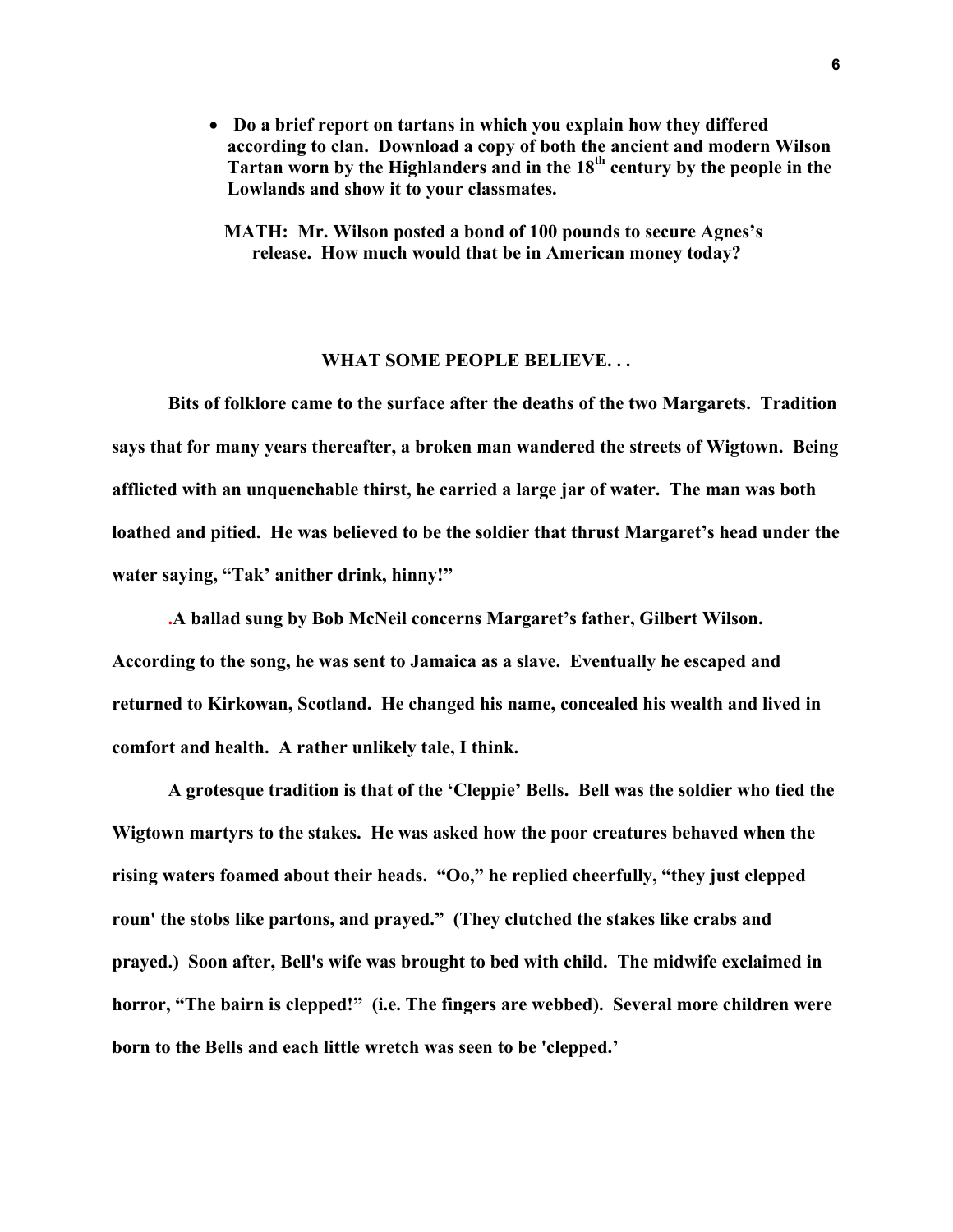**One final tale. Nineteen years after Margaret's martyrdom a prematurely old man appeared before the Kirk Session of Wigtown. He declared his grief in having taken part in the trial of the Wigtown martyrs. He asked for forgiveness and for the privilege of sharing in the Sacrament (communion service.). The man was Bailie McKeand, the town magistrate who was second in command to Provost Coltrane.** 

 **What do you think about these traditional tales? Which is the most believable to you? Why?** 

### **THREE WORD PUZZLES**

**(HINT: Keep a copy of** *Against the Tide: The Valor of Margaret Wilson*   **nearby when you work these puzzles. )** 

### **MARGARET'S LAST SONG**

|             |    | А    | в     |           | D   | E. | F             | G  | н  |  | J          |        |    | м. | N    | . O           | p | Q              |                           | s  |                            | v             | w.                   | ×   | У       |      |       |
|-------------|----|------|-------|-----------|-----|----|---------------|----|----|--|------------|--------|----|----|------|---------------|---|----------------|---------------------------|----|----------------------------|---------------|----------------------|-----|---------|------|-------|
|             |    | 23   |       |           |     |    |               |    |    |  |            |        |    | 6  |      |               |   |                |                           |    | 9                          |               |                      |     | 14      |      |       |
|             | мy |      |       |           |     |    |               |    |    |  |            |        |    |    |      |               |   |                |                           |    |                            | v             |                      |     |         |      |       |
|             | 6. | - 14 |       | 17        | -8  |    | 2 17          |    |    |  | 23 2 26    |        |    |    |      | 3 23 7 25 9   |   | -17            |                           | 5. | $\overline{\phantom{a}}$ 3 |               | $14 \quad 5 \quad 7$ |     | -9.     | - 13 |       |
|             |    |      |       |           |     |    |               |    |    |  |            |        |    |    |      |               |   |                |                           |    |                            | $\mathcal{L}$ | Α                    |     |         |      |       |
| $26\quad 5$ |    |      |       | 9 13 5 7  |     |    |               | 5. |    |  | 25 5 22 26 |        |    |    |      |               |   |                | $3\quad 5\quad 22\quad 4$ |    | 10 9                       |               |                      | 233 | -9      |      | 10 22 |
|             |    | У    |       |           | M   |    |               |    | ۷  |  |            |        |    |    |      |               |   |                | м                         |    |                            |               |                      |     |         |      |       |
|             | 9. |      | 13 14 |           |     |    | 6 10 22 24 14 |    |    |  |            | 9 13 8 |    |    | 2 21 |               |   | 5 <sub>3</sub> |                           | 6. | - 10                       |               |                      |     | 23 2 26 |      |       |
|             |    |      |       |           |     |    |               |    | v  |  |            |        |    |    |      |               |   |                |                           |    |                            |               |                      |     |         |      |       |
|             |    |      |       | з.<br>- 5 | -22 |    | 9.            | 13 | 14 |  | 4          | - 5    | 5. |    |      | 26 2 10 17 17 |   |                |                           | 4  |                            | 22 10 23 9    |                      |     |         |      |       |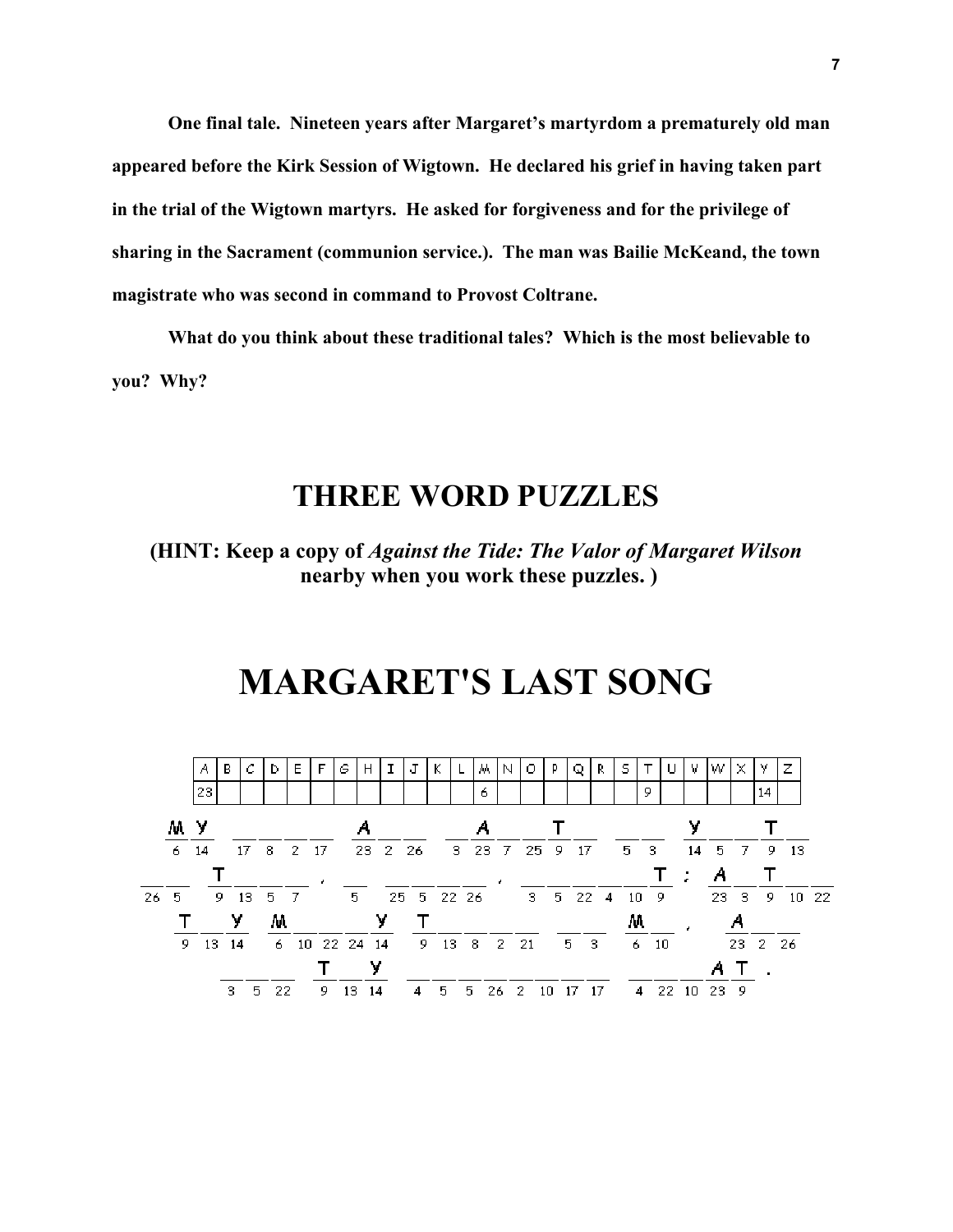## **MARGARET'S FINAL WORDS**

**I A M T O L B O O T H B B A I R N O N E O F C R H R I S T S C H I L D A E G D I R R O P R E N M L E B A N N O C K T M B E L C I T N E V N O C L T N A N E V O C E G O E H C O N R E V N E L G S** 

**BAIRN BANNOCK BRAMBLES CONVENTICLE COVENANT GLENVERNOCH PORRIDGE TOLBOOTH** 

 $\mathcal{L}_\mathcal{L} = \mathcal{L}_\mathcal{L} = \mathcal{L}_\mathcal{L} = \mathcal{L}_\mathcal{L} = \mathcal{L}_\mathcal{L} = \mathcal{L}_\mathcal{L} = \mathcal{L}_\mathcal{L} = \mathcal{L}_\mathcal{L} = \mathcal{L}_\mathcal{L} = \mathcal{L}_\mathcal{L} = \mathcal{L}_\mathcal{L} = \mathcal{L}_\mathcal{L} = \mathcal{L}_\mathcal{L} = \mathcal{L}_\mathcal{L} = \mathcal{L}_\mathcal{L} = \mathcal{L}_\mathcal{L} = \mathcal{L}_\mathcal{L}$  $\sim$ 

 $\overline{\phantom{a}}$   $\overline{\phantom{a}}$   $\overline{\phantom{a}}$   $\overline{\phantom{a}}$   $\overline{\phantom{a}}$  .  $\overline{\phantom{a}}$  ,  $\overline{\phantom{a}}$  ,  $\overline{\phantom{a}}$  ,  $\overline{\phantom{a}}$  ,  $\overline{\phantom{a}}$  ,  $\overline{\phantom{a}}$  ,  $\overline{\phantom{a}}$  ,  $\overline{\phantom{a}}$  ,  $\overline{\phantom{a}}$  ,  $\overline{\phantom{a}}$  ,  $\overline{\phantom{a}}$  ,  $\overline{\$ 

**Directions: Find the words and cross them out. The remaining letters will tell you Margaret's final words.**